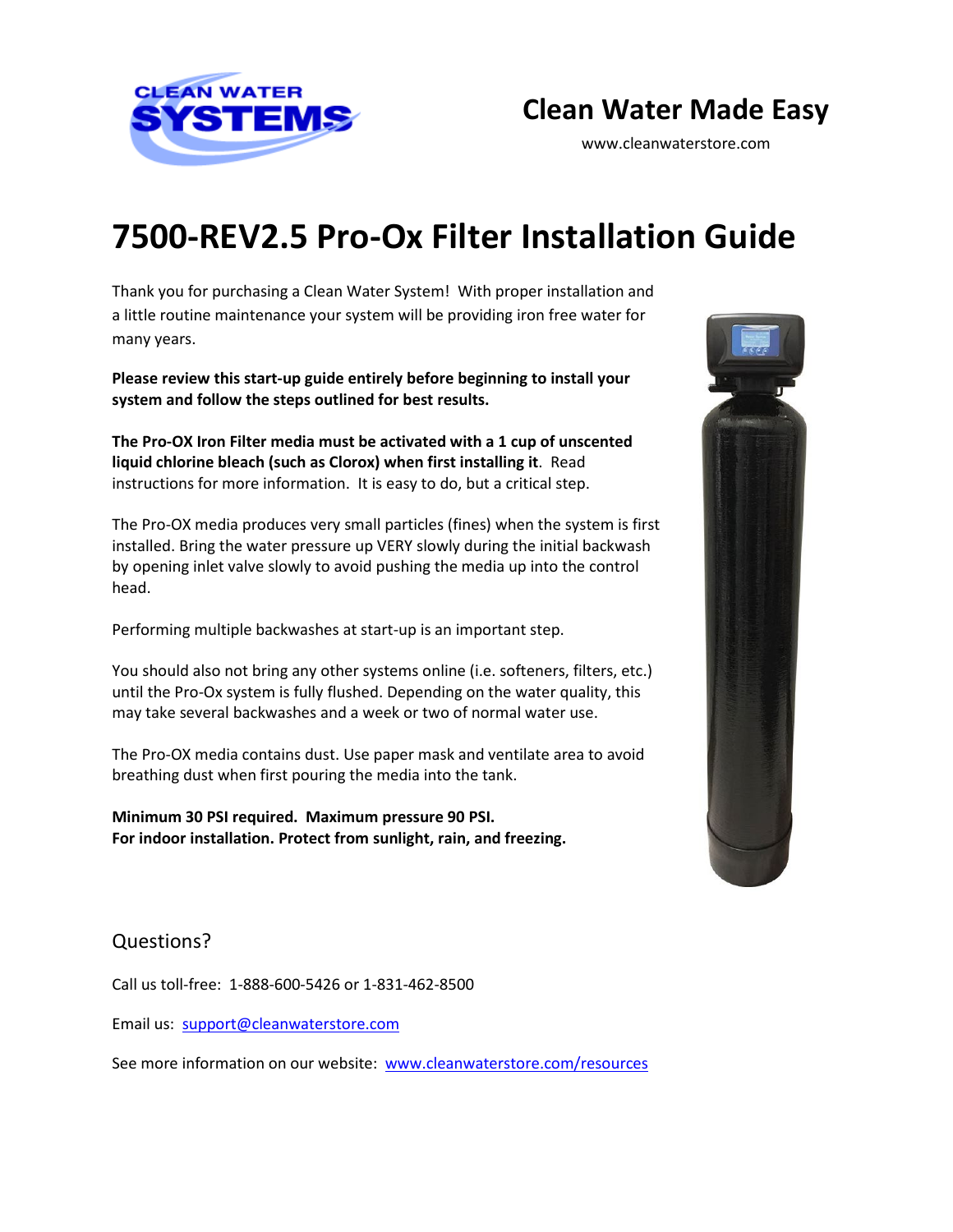## **Table of Contents**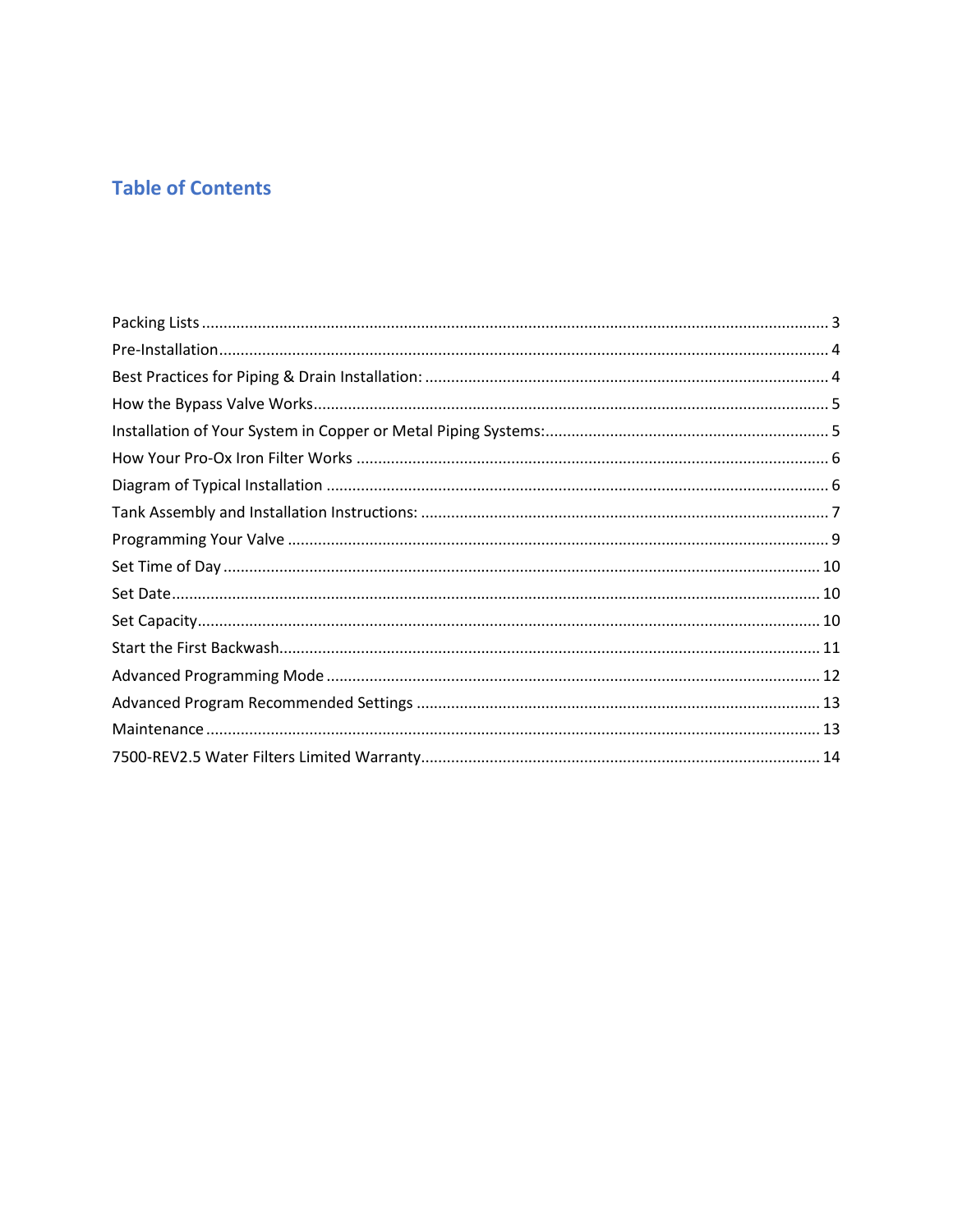### <span id="page-2-0"></span>**Packing Lists**

#### **All systems include:**

7500-REV2.5 control valve, bypass valve, small tube of silicone grease, power supply, funnel for adding media, top screen, start-up guide, and items included in one of the following options:

#### **Find Your Size System to See What is Included:**

| <b>Pro-Ox Filter 0.5 cubic foot size</b>   | Pro-Ox Filter 1.0 cubic foot size           |
|--------------------------------------------|---------------------------------------------|
| 6" x 35" filter tank with distributor tube | 9" x 48" filter tank with distributor tube  |
| 8 lbs. filter gravel                       | 12 lbs. filter gravel                       |
| 28 lbs Pro-OX media                        | 70 lbs. Pro-Ox media                        |
| No Turbidex Media is used for this size    | 10 lbs. Turbidex media                      |
| Pro-Ox Filter 0.75 cubic foot size         | Pro-Ox Filter 1.5 cubic foot size           |
| 8" x 44" filter tank with distributor tube | 10" x 54" filter tank with distributor tube |
| 9 lbs. filter gravel                       | 16 lbs. Filter gravel                       |
| 56 lbs Pro-Ox media                        | 112 lbs. Pro-Ox media                       |
| 10 lbs. Turbidex media                     | 16 lbs. Turbidex media                      |

#### **What to Do if Your Tank is Not Level Out of the Box:**

Your filter tank base is not glued to the bottom of your tank. Occasionally tank bases will become tilted during shipment.

If you find that that your tank does not sit level on the floor, you can easily adjust it by holding the empty tank and tap it on a concrete or solid floor once or twice to level it.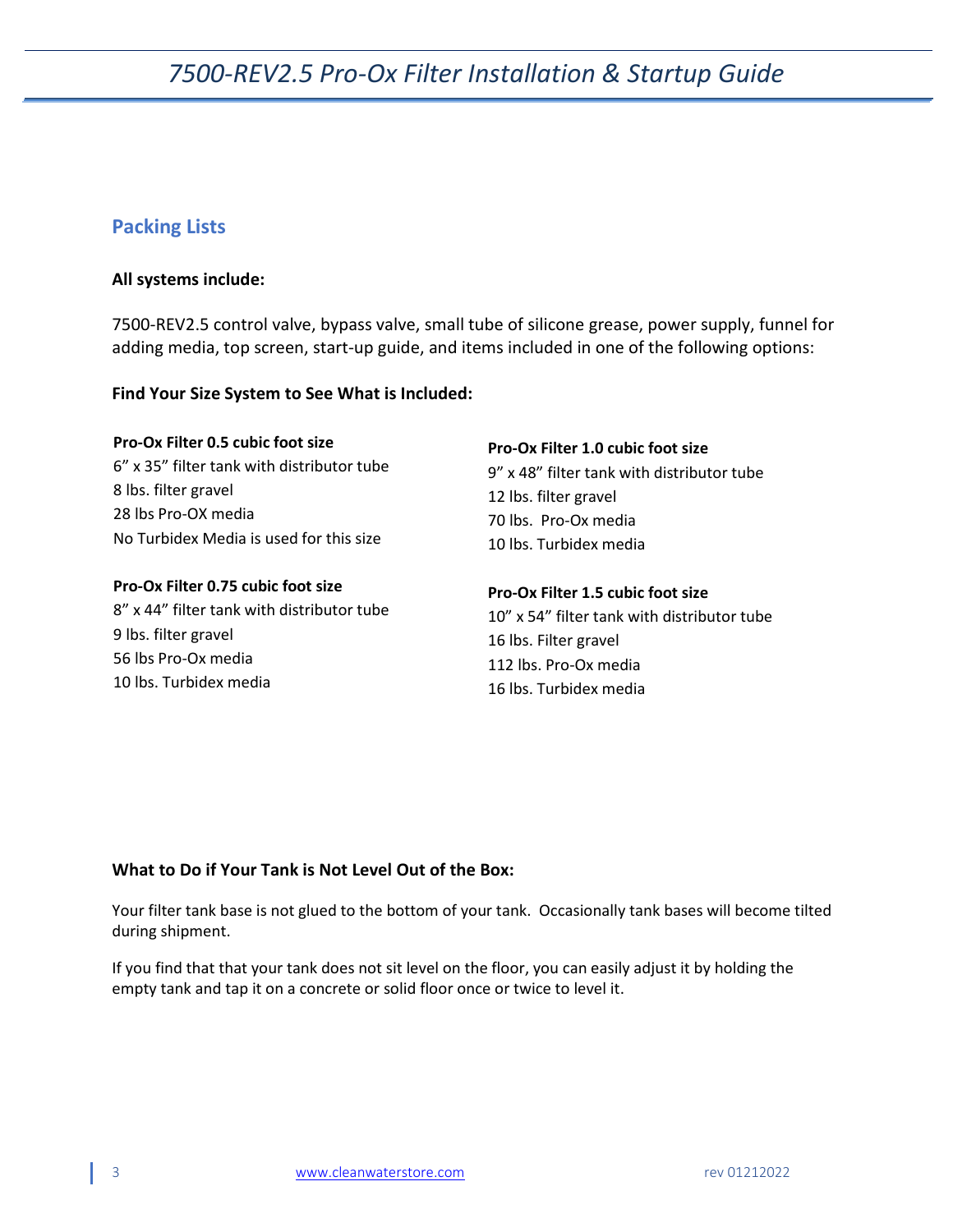## <span id="page-3-0"></span>**Pre-Installation**

- 1. Review your packing list and make sure you have received all the parts before installation.
- 2. If you are going to be turning off the water to the house and you have an electric water heater, shut off the power to the water heater before beginning installation in case water heater is accidentally drained.
- 3. Pick a suitable location for your filter system on a dry level spot where it won't be exposed to freezing temperatures. A minimum of 20 PSI is required. Maximum pressure is 90 PSI.
- 4. Get all of your plumbing parts together before beginning installation, and make sure you have received all of your packages before beginning or scheduling an installation. Installation typically takes 3 to 5 hours. However, after installation the filter system must be allowed to run through a complete backwash and rinse cycle.

## <span id="page-3-1"></span>**Best Practices for Piping & Drain Installation:**

- 1. Make sure to connect the Inlet **from** your water source and outlet, following arrows on control valve bypass.
- 2. Make sure there is a working gate or ball valve before the system and also one after as well as a bypass valve.
- 3. A hose bib (which is a faucet to which you can attach a garden hose) is **strongly recommended** after your filter system and before the second ball valve. This makes it easy to rinse your filter system on start-up and gives you a place to test the water.



- 4. If you will be using copper piping, do not sweat the copper pipe directly on to the 7500-REV2.5 control valve.
- 5. To connect drain line to drain, use an air-gap connection, so that if your sewer or septic tank backs up, it cannot cross connect with the drain tubing.
- 6. The pipe connectors are 1' male pipe thread but you can add a reducer to reduce to  $\frac{3}{4}$ " pipe with common pipe fittings if needed.
- 7. Make sure bypass valves are closed (system is in bypass) when you first start installing and keep on bypass until you are ready to start it up with the first backwash.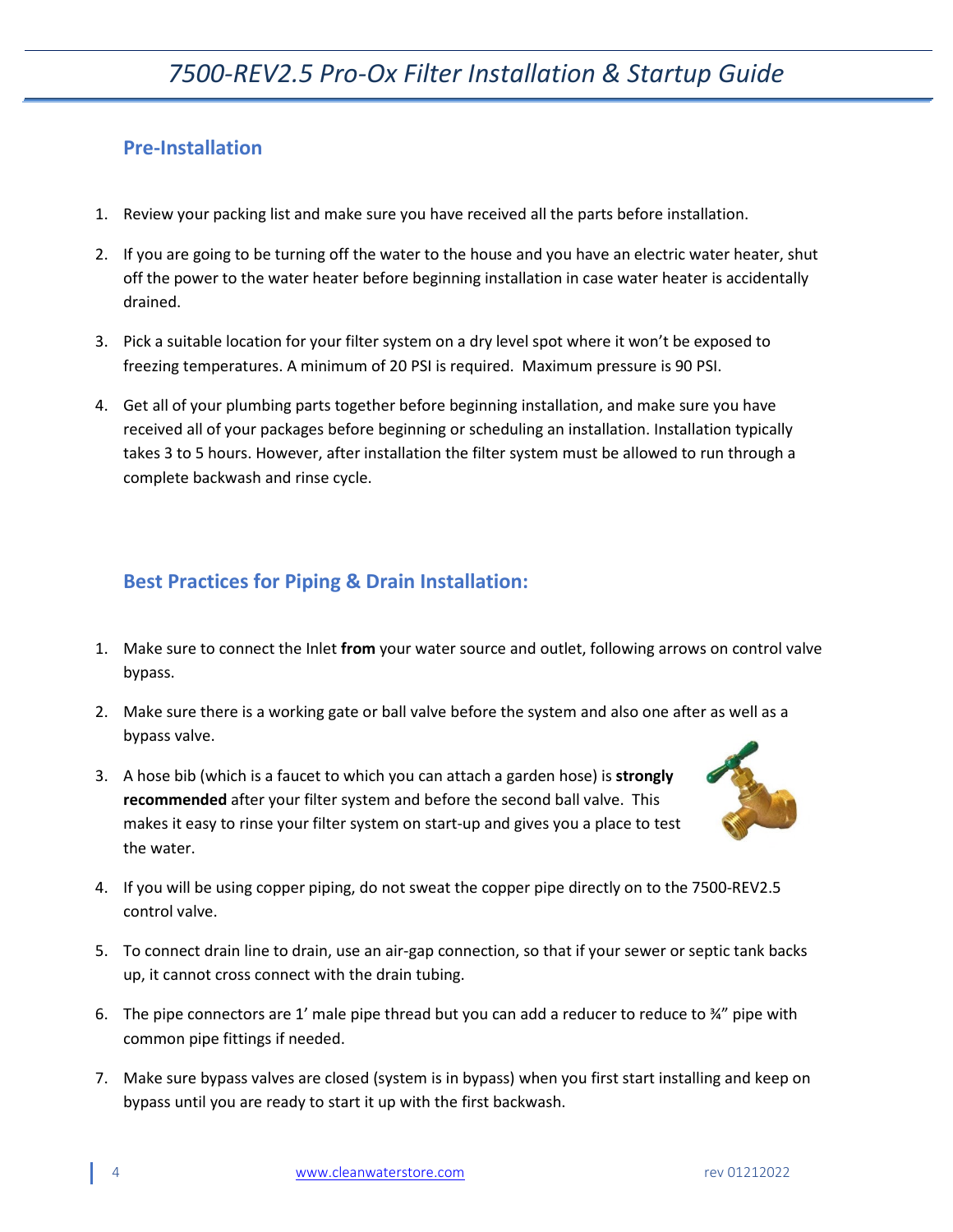### <span id="page-4-0"></span>**How the Bypass Valve Works**

Turn knob so the valve is bypassed when installing.

When you go to start up system turn the bypass SLOWLY to let water in and put in service.



### <span id="page-4-1"></span>**Installation of Your System in Copper or Metal Piping Systems:**

If your new filter system is to be installed in a metal (conductive) plumbing system, i.e., copper, or galvanized steel pipe, the plastic components of the system will interrupt the electrical continuity of the plumbing system.

As a result, any stray currents from improperly grounded appliances downstream or potential galvanic activity in the plumbing system can no longer ground through the contiguous metal plumbing.

Some homes may have been built in accordance with building codes, which encouraged the grounding of electrical appliances through the plumbing system.

Consequently, the installation of a bypass consisting of the same material as the existing plumbing, or a grounded "jumper wire" bridging the equipment and reestablishing the contiguous conductive nature of the plumbing system must be installed prior to your systems use.

This is simple and easy step to take if you are installing your water treatment system into copper piping.

A simple ground jumper wire with a pipe clamp can be purchased at any Home Center, or hardware store etc. for a few dollars.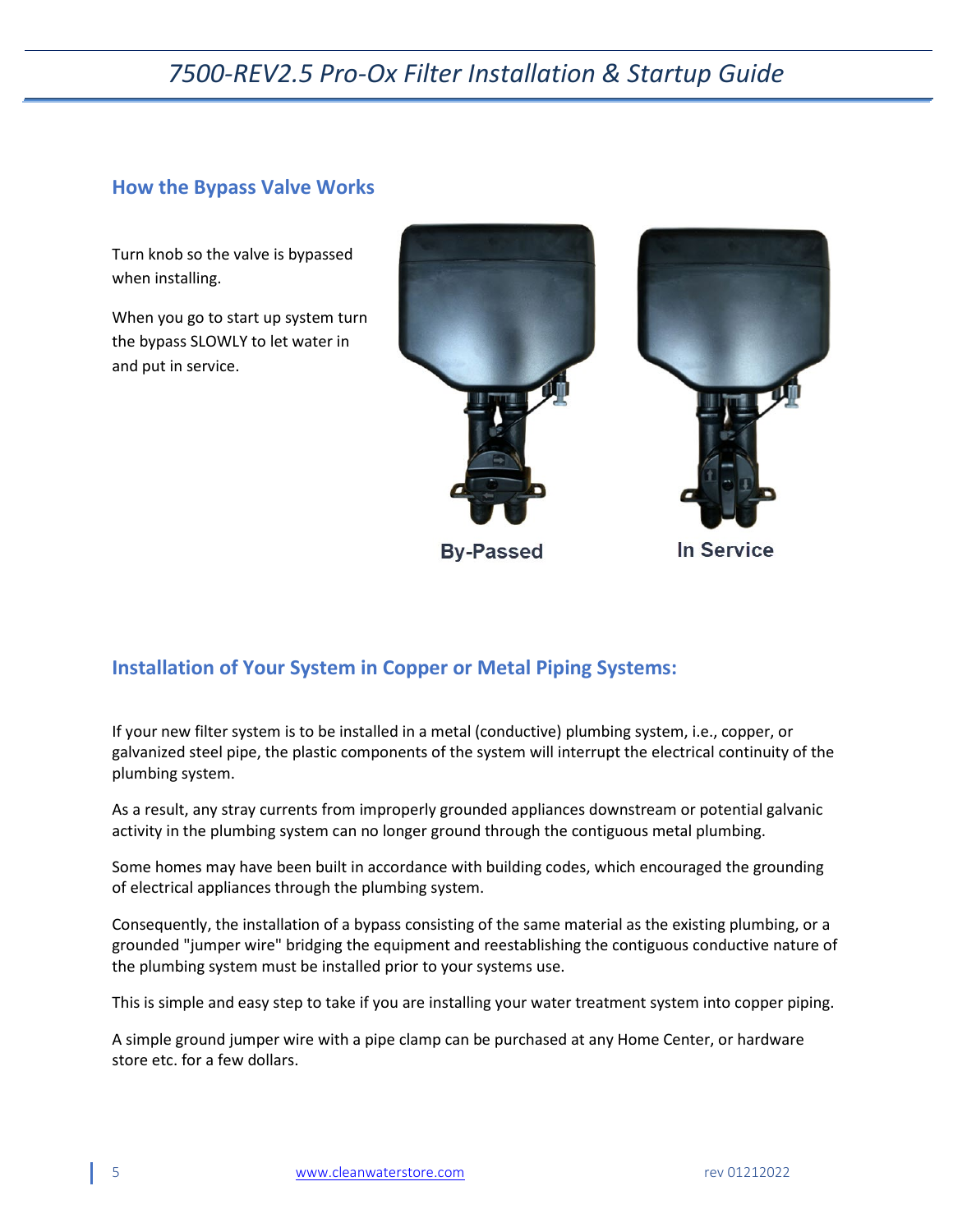### <span id="page-5-0"></span>**How Your Pro-Ox Iron Filter Works**

<span id="page-5-1"></span>Water enters the top of the tank and flows down through the media and up the distributor tube. During backwash the flow of water is reversed and water flows down the distributor tube and up through the Filter Turbidex Free Space media, lifting and expanding the Pro-Ox media. (Chemsorb) Media During the backwash the Pro-Ox is cleaned by the action of the water flowing through it. Distributor Pro-OX Tube Media **Diagram of Typical Installation**Pro-OX Filter **Treated Water Out Pressure tank** Filter **Strainer**  $\frac{1}{11}$ 115v **Well head Backwash** Outside line to drain Water **Pressure tank Plan View** Filter<br>Strainer Pro-OX Filter **Well head** Outside Water **Backwash** line Key Hose Bib **Pressure Gauge** = Water piping  $0 -$ **Check Valve** Pressure switch **Gate or ball Valve**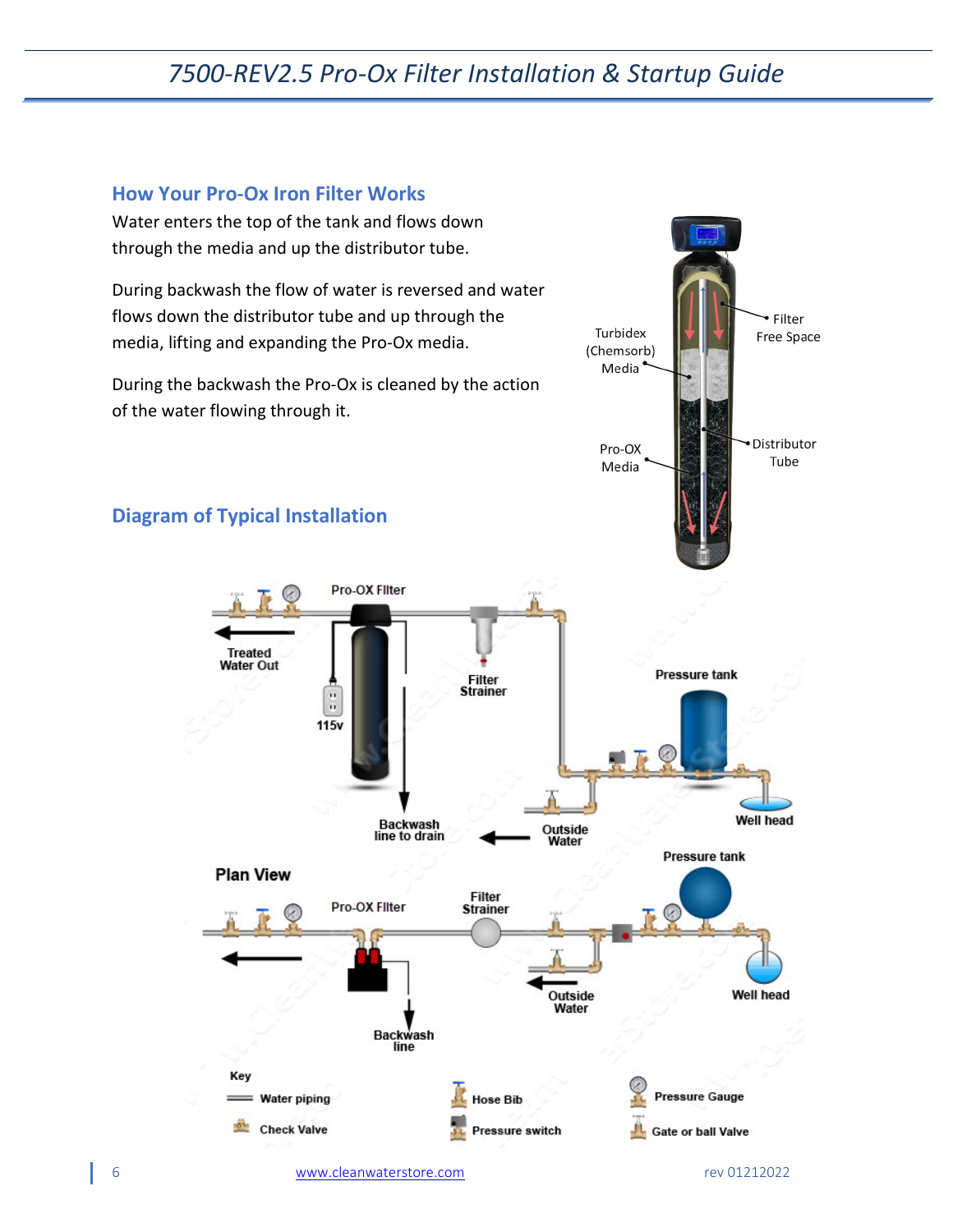### <span id="page-6-0"></span>**Tank Assembly and Installation Instructions:**

- 1. Wrap the top of distributor tube with electrical or duct tape so that no gravel or Pro-OX media will go down the distributor tube.
- 2. Add the filter gravel that came with your order. You want the gravel to cover the bottom distributor screen before adding the Pro-OX media.
- 3. Next add Pro-OX media, then add the Turbidex media. Tank should be about 2/3rds full of media.
- 4. Remove tape from top of distributor tube. Be careful not to pull up distributor tube.
- 5. **Add 1 cup of regular chlorine bleach and fill tank completely with water.** Allow media to soak for 1 hour but 24 hours or more is OK.
- 6. Add a small amount of silicone grease to the inner O-ring, where the distribution tube goes.



- 7. Next, install the top screen by inserting upwards and rotating to lock in place. (This is a funnelshaped plastic screen that locks into the bottom side of control valve.
- 8. Lubricate the main tank O-ring with silicone grease and screw on the 7500-REV2.5 control valve carefully. Do not use pipe-joint compound, vegetable oil, Teflon tape, or Vaseline or other greases to lubricate tank threads.
- 9. Connect bypass assembly with 1" pipe connectors to control valve install black clips and make sure valve is in bypass.
- 10. Insert meter cable into meter cable port on bypass.



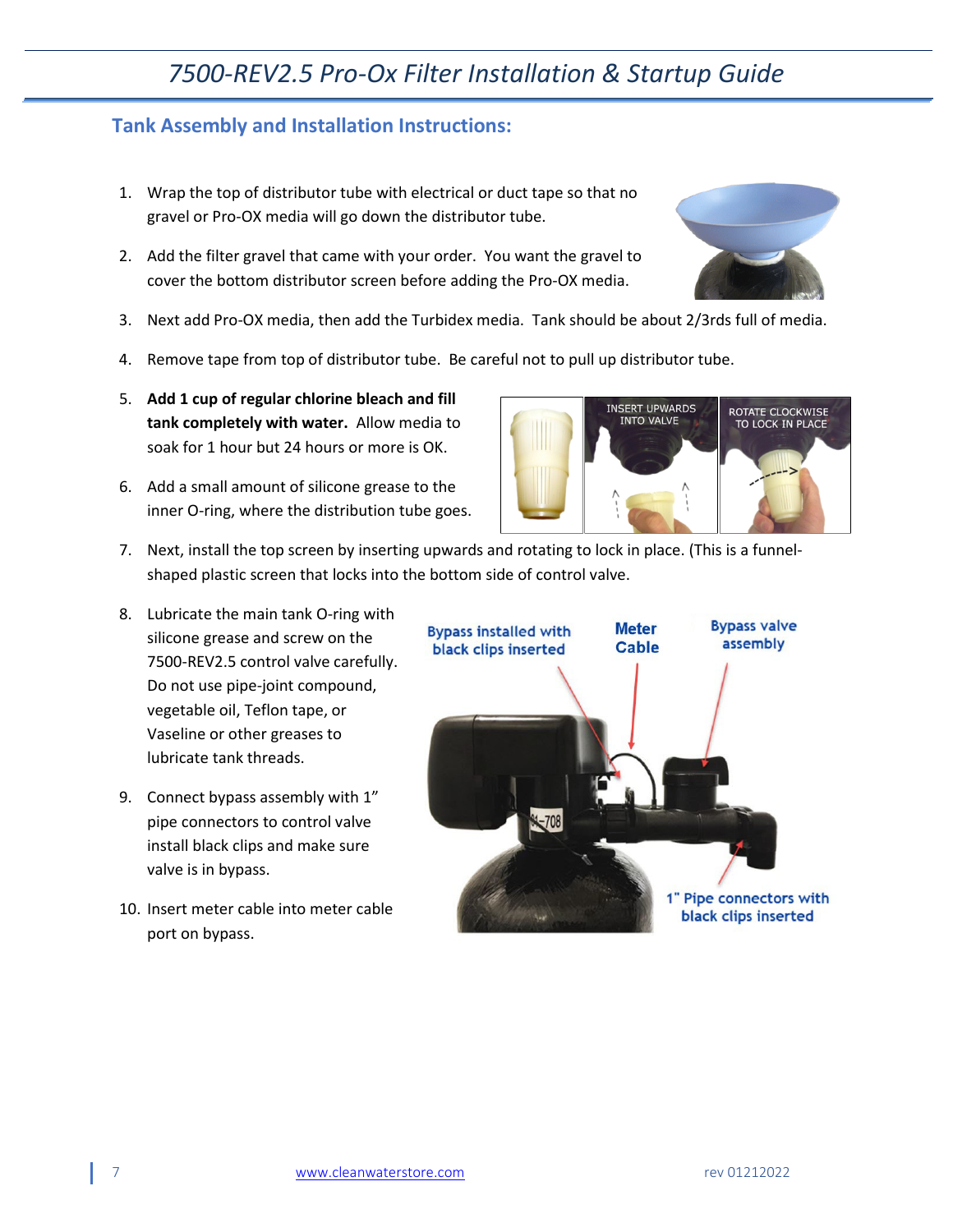- 11. Install inlet and outlet piping (see flow arrows on valve).
- 12. Hook up drain line tubing to drain. If needed heat up the tubing with warm water or a hair dryer to make it easier to slip over the barbed fitting on the drain port.
- 13. If you are in earthquake zone, strap your backwash filter tank to wall with metal strapping
- 14. Proceed to programming your 7500-REV2.5 control valve timer and backwash frequency.

**IMPORTANT: you must program the time and then start a backwash and rinse. The filter system must be backwashed and rinsed several times before using. See following pages for instructions.**

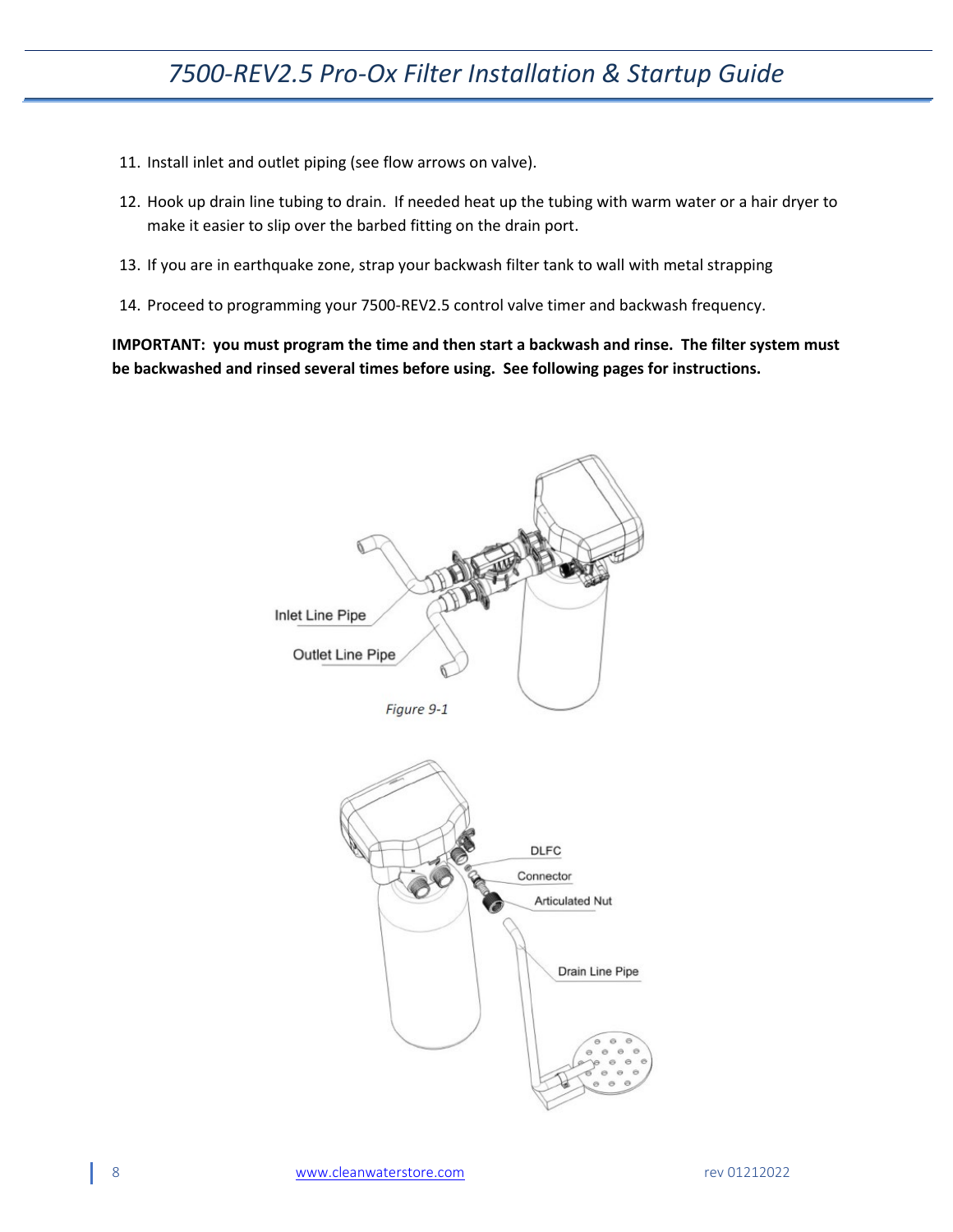### <span id="page-8-0"></span>**Programming Your Valve**



#### **How to Start a Manual Backwash: Press the Back / Regen button**

Pressing **"Back Regen"** at any time results in an immediate manual regeneration.

Pressing and holding for 3 seconds, when system is locked, results in a delayed regeneration at the preselected time.

#### **Extended Power Outage Indicator**

If power outage exceeds 3 days, the time-of-day indicator "\_" will flash 12:12. The current time of day needs to be re-set. All other set parameters remain stored in memory. The valve will resume to operate from the point of the power outage.

#### **Lockout Function**

Keypad will lock after 5 minutes without use. To access the parameter changes, press and hold "**Up**" and "**Down**" buttons simultaneously for 3 seconds to unlock.

## **NOTE: To start all you need to do is set current time and date. All other parameters have been preset for you.**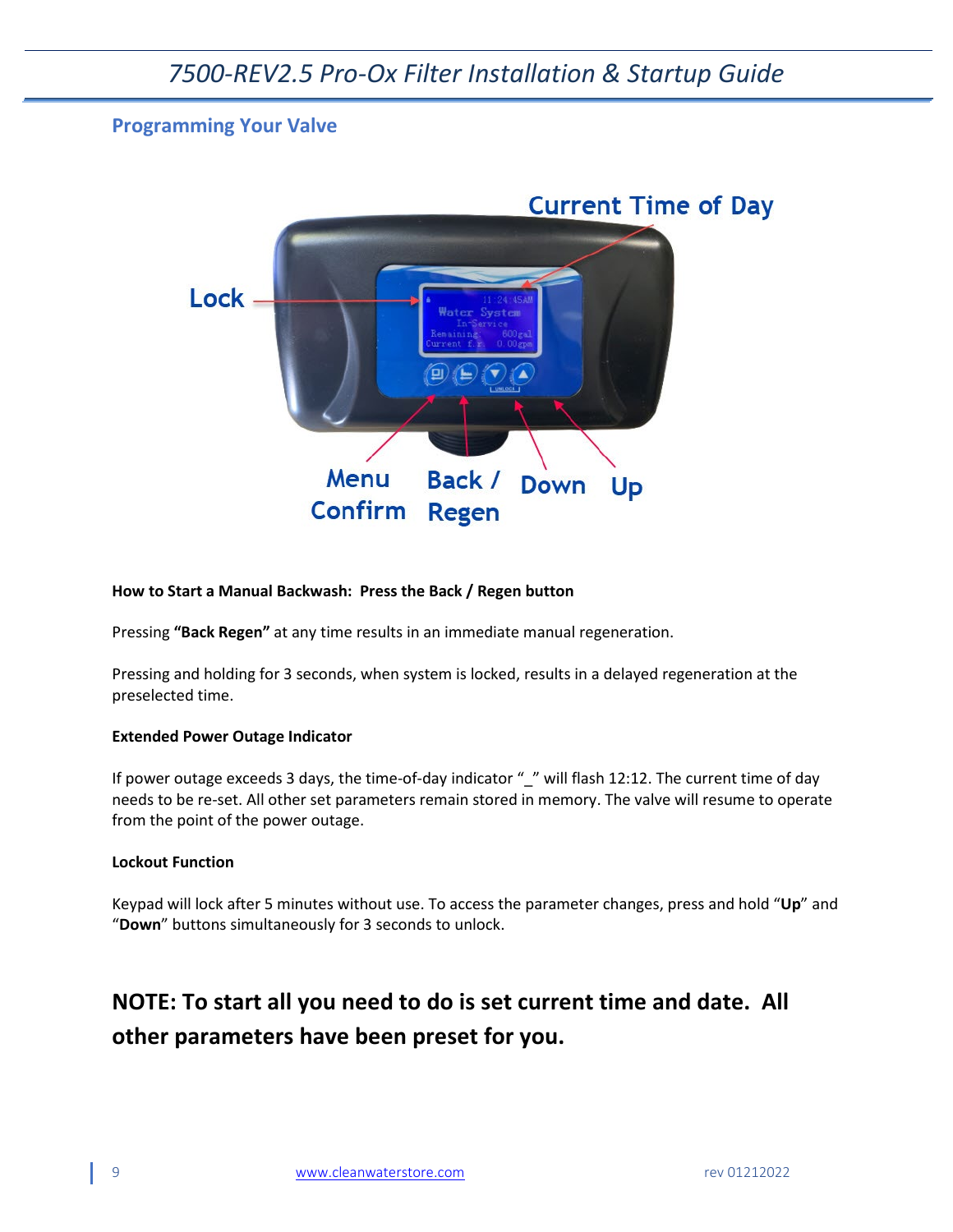### <span id="page-9-0"></span>**Set Time of Day**

1. If LOCK icon is lit, press, and hold both **UP** and **DOWN** buttons for 3 seconds to unlock keypad.

Lock

Menu

Confirm Regen

Back /

- 2. Then press the **MENU/CONFIRM** button to enter the main menu.
- 3. Press DOWN button to scroll down to and select **"Set Time of Day"**
- **4.** Press the **MENU/CONFIRM** button again to change time of day (Hour will flash)
- 5. Adjust hour by using DOWN or UP buttons.



- 7. Adjust minutes by using DOWN or UP buttons.
- 8. Press Back/Regen

#### <span id="page-9-1"></span>**Set Date**

- 1. If not in the main menu, press the **MENU/CONFIRM** button to enter the main menu.
- 2. Press DOWN button to select and scroll down to **"Set Date"**
- **3.** Month: Press the **MENU/CONFIRM** button again to change time of day (Month will flash) and adjust to current Month date by using DOWN or UP buttons.
- **4.** Day: Press the **MENU/CONFIRM** button again to change Day date (Day date will flash) and adjust to current day date by using DOWN or UP buttons.
- **5.** Year: Press the **MENU/CONFIRM** button again to change Year date (Year date will flash) and adjust to current Year by using DOWN or UP buttons.
- **6.** Press **BACK/REGEN** button to save current date and go back to menu.
- **7.** Continue to review and/or change the remaining settings (as follows)

### <span id="page-9-2"></span>**Set Capacity**

This refers to the number of gallons your 7500-REV2.5 is set to backwash. Default is 1200 Gallons. This means that your filter will backwash every 1200 gallons of water used, OR every 4 days, whichever comes first, since your Maximum Days for Regen. Is set to every 4 days as well.



Down

Up

**Current Time of Day**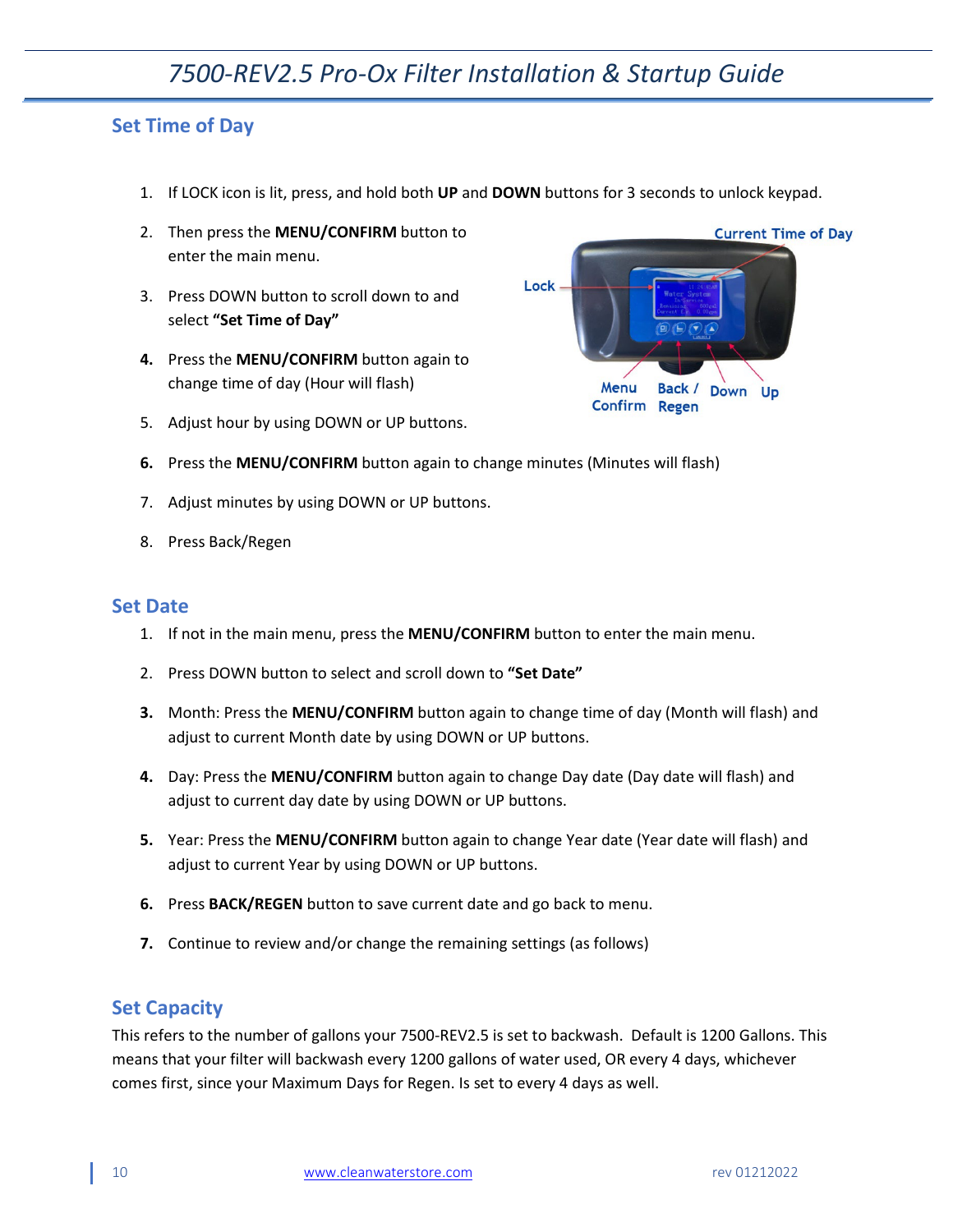**Set Rinse Frequency** Not used. Keep or change to F:00

**Set Regen Time** This is the time your system will backwash. Default is 2:00 AM

**Set Backwash Time Length** Set for 10 minutes. This is the first cycle.

**Set B. S. R. Time** Not used. Keep or change to 0 minutes.

**Set Fast Rinse Time** Set for 8 minutes.

**Set B. R. Time** Not used. Keep or change to 0 minutes.

**Maximum Days for Regen.** This refers to the days between each backwash, also known as "Regeneration". Set to every 4 days. This means that your filter will automatically backwash and rinse every 4 days or every 1200 gallons whichever comes first. This can be adjusted up to once every 7 days but backwash every 3 or 4 days is best for most home application.

**Usage Logs:** The following are diagnostic menus you can review later if you wish:

Daily Usage Log Daily Peak Usage Weekly Usage Log Weekly Peak Usage Monthly Usage Log Monthly Peak Usage Review Regen. Times

### <span id="page-10-0"></span>**Start the First Backwash**

- **1 After programming, the system must be run through 2 or 3 backwash/rinse regeneration cycles to clean the new filter media.**
- **2** Start with both bypass valves in the **Bypass Position.**
- 3 Press the **BACK/REGEN** button once to enter the backwashing cycle.
- 4 When the backwash icon is displayed, **slowly** open the bypass to a quarter position to make the water flow into the tank and out the backwash drain line to drain.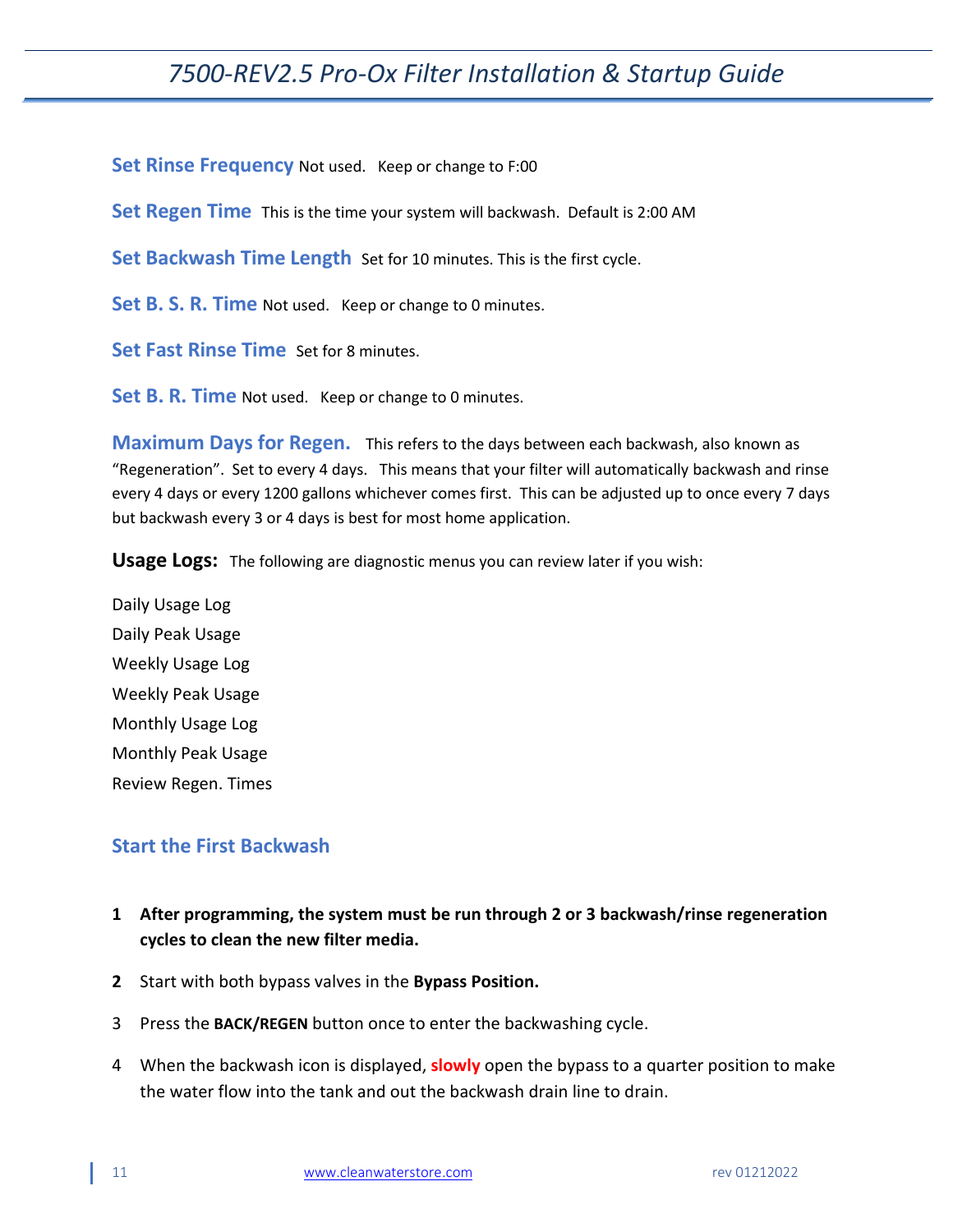- 5 After several minutes open bypass valve completely.
- 6 If possible, verify that the backwash flow corresponds with the size of your system below. You can easily run the drain hose to a bucket and using a watch verify the flow rate in gallons per minute. An adequate backwash is critical to properly clean the Pro-OX media.

Make sure you have a minimum of these flow rates in gallons per minute. For example, if backwash water fills a 5-gallon bucket in 1 minute, you have 5 gallons per minute (GPM).

| 0.5 CF    | 4 GPM  |
|-----------|--------|
| 0.75 CF   | 4 GPM  |
| $1.0 C$ F | 8 GPM  |
| 1.5 CF    | 10 GPM |

7 After the backwash, the system will automatically go into the fast rinse stage. The control valve will return to service status (indicated by the up flowing meter on the left) after the backwash and rinse are complete.

**8 Repeat the Regeneration (backwash and rapid rinse cycle) step 3 to 4 more times until the filtered water is clear. NOTE: the backwash water will still appear black even after several backwashes. Once filtered water is running clear after the first 3 or 4 backwashes the iron filter is ready to use.**

## **Congratulations, you are done setting up your new system!**

### <span id="page-11-0"></span>**Advanced Programming Mode**

Skip this for most applications as your filter system has already been set to correct modes.

- 1. Plug the RevV4 in and immediately press in sequence **MENU/CONFIRM,** then press **BACK/REGEN** button, then press the **DOWN** button to enter the Advanced Programming Mode.
- 2. Press **UP** or **DOWN** buttons or to select the menu item to be changed
- 3. Note: If valve locks while programming, unplug power supply and repeat step above.
- 4. Press **MENU/CONFIRM** to enter the main menu
- 5. Press the **UP** or **DOWN** buttons to highlight each option.
- 6. Press **MENU/CONFIRM** to enter highlighted option.
- 7. Press the **UP** or **DOWN** buttons to adjust the value.
- 8. Press the **MENU/CONFIRM** to accept the changes.
- 9. Press **BACK/REGEN** button to advance to service status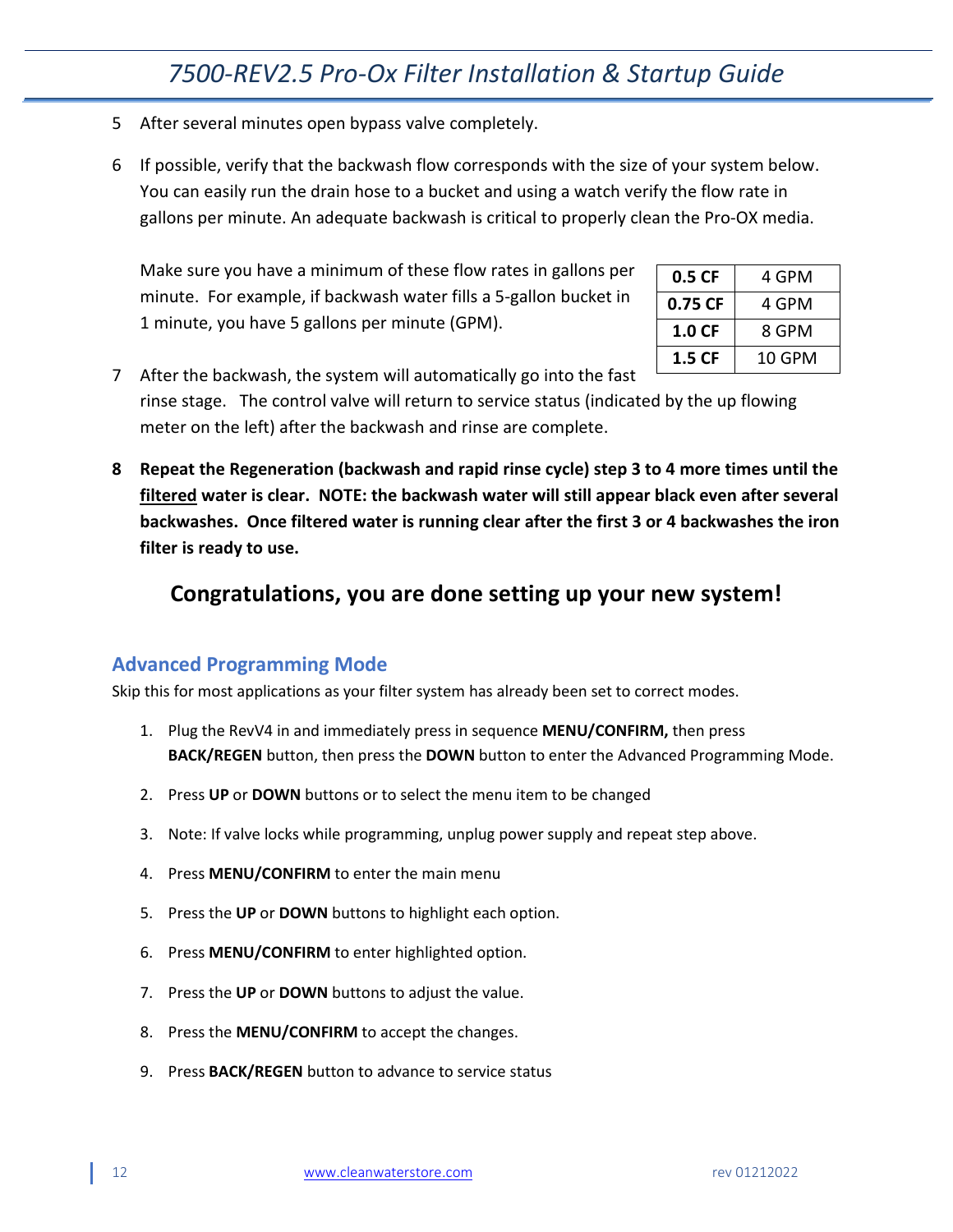## <span id="page-12-0"></span>**Advanced Program Recommended Settings**

| <b>Review Company Info</b>     | CWS 831-462-8500    |
|--------------------------------|---------------------|
| <b>Set Valve Model</b>         | 62605               |
| <b>Set Language</b>            | English             |
| Set Company Info               | CWS 831-462-8500    |
| <b>Set Hour Mode</b>           | <b>12 HR</b>        |
| Set Time of Day                | Current time of day |
| <b>Set Date</b>                | Current date        |
| <b>Set Program Type</b>        | Interlock           |
| <b>Set Regen Cycles</b>        | <b>No. 1</b>        |
| <b>Set Set Clear Data</b>      | Close               |
| Set Regen Mode                 | A-07                |
| <b>Set Capacity</b>            | 1200 Gals.          |
| <b>Set Regen Time</b>          | 2:00 AM             |
| <b>Set Backwash Time</b>       | 10 Minutes          |
| Set B.S.R. Time                | 0                   |
| <b>Set Fast Rinse Time</b>     | 8                   |
| Set B.R. Time                  | 0                   |
| <b>Max Days for Regen.</b>     | 4                   |
| <b>Signal Output Mode</b>      | $b-01$              |
| <b>Set Service Alarm</b>       | <b>Disabled</b>     |
| <b>Review Regen Times</b>      | <b>NA</b>           |
| <b>Review Software Version</b> | Ver. 5.0            |

### <span id="page-12-1"></span>**Maintenance**

Every 5 to 10 years (in some cases it can last longer) remove control valve and empty the Pro-OX filter media and replace with new media.

There is no routine maintenance required for the control valve or filter media, other than making sure the system is set to backwash frequently enough to keep the filter media clean.